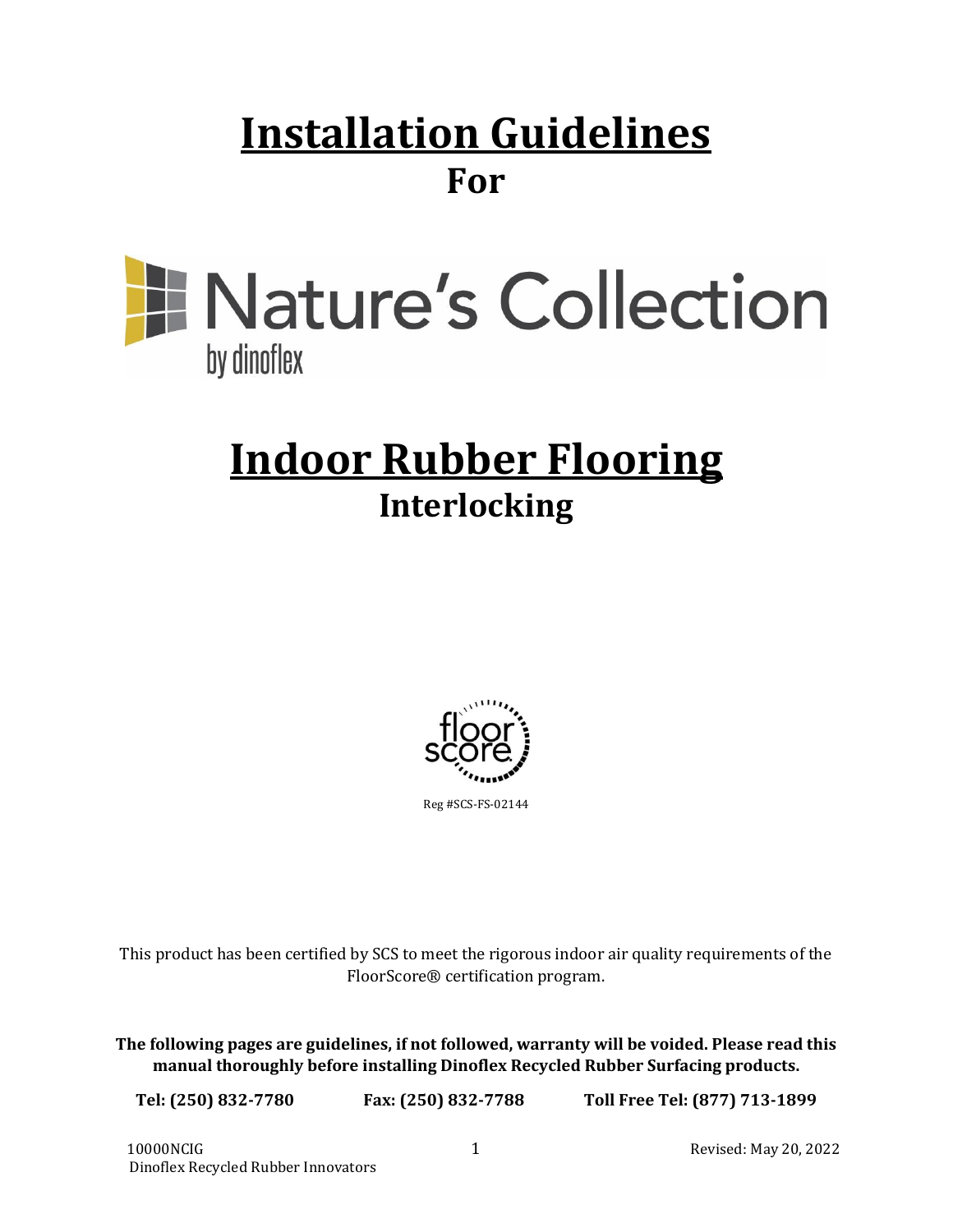# TABLE OF CONTENTS

| <b>SECTION</b><br>I                   | <b>GENERAL INFORMATION</b>                                                                                                           | <b>PAGE</b><br>3                |
|---------------------------------------|--------------------------------------------------------------------------------------------------------------------------------------|---------------------------------|
| <b>PRODUCT</b><br>$\mathbf{H}$        | <b>MATERIAL STORAGE &amp; HANDLING</b><br><b>General Packaging Info</b><br>Receipt of Merchandise<br>Storage                         | 3<br>$\mathbf{3}$<br>3          |
| III                                   | <b>TOOLS &amp; ACCESSORIES</b><br><b>Tools and Safety Equipment</b><br><b>Reducer Strips</b>                                         | $3 - 4$<br>4                    |
| <b>INSTALLATION</b><br>IV             | <b>SUB-SURFACE</b><br>Preparation of sub-surface<br>Concrete<br>Wood<br>Hazards                                                      | 4<br>$\overline{4}$<br>5<br>5   |
| V                                     | PREINSTALLATION<br><b>General Information</b><br><b>Chalk Lines</b><br>Mat Layout<br><b>Acclimation - Dry Lay Process</b><br>Cutting | $5-6$<br>6<br>6<br>$6 - 7$<br>7 |
| VI                                    | <b>INSTALLATION</b><br><b>Installation Information</b><br>Logo Information<br>Logo Installation                                      | 7<br>$7 - 8$<br>8               |
| <b>CLEANING</b><br>VII                | POST INSTALLATION CLEANING                                                                                                           | 8                               |
| <b>FLOOR TREATMENT</b><br><b>VIII</b> | <b>RECYCLED RUBBER TREATMENT</b>                                                                                                     | $8-9$                           |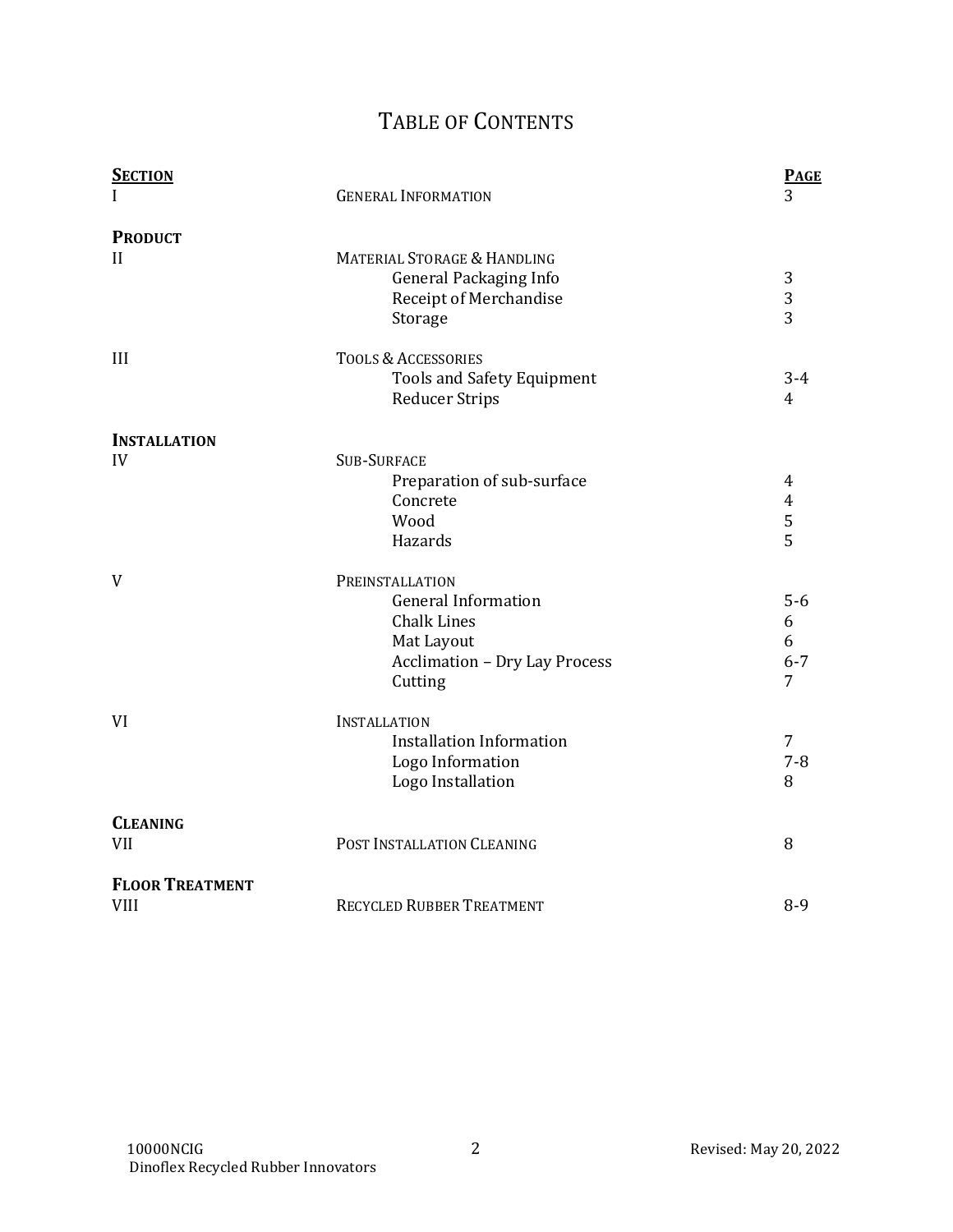#### **SECTION I – GENERAL INFORMATION**

- Product Information:
	- o Thickness Tolerance: +/- 0.5mm
	- o Dimensions:  $37'' \times 37'' = 9.5 \text{ ft}^2 (94 \text{cm} \times 94 \text{cm})$ 
		- Dimension Stability: +/- 2mm

#### **SECTION II – MATERIAL STORAGE & HANDLING General Information:**

• All Dinoflex products are packaged on wooden pallets, covered with a plastic cozy, and secured by metal strapping. (Image below does not include metal strapping)



#### **Receipt of Merchandise**

- It is recommended you double-check your order is correct.
- Inspect for any damage that may have occurred during transportation.
- Identify any other possible shortcomings.
- For your own protection, ensure that defective product is identified prior to the start of the installation.
	- o Notify your sales rep regarding any defective product immediately.
- Dinoflex is not responsible for any installation costs that occur because of defective product being installed.

#### **Storage**

- Store product in a dry and clean area.
- Before placing any Dinoflex product in storage remove the pallet strapping.
- Leave plastic cozy on during storage.

#### **SECTION III – TOOLS & ACCESSORIES**

#### **Tools and Safety Equipment**

- Dinoflex Installation Guidelines
- Safety glasses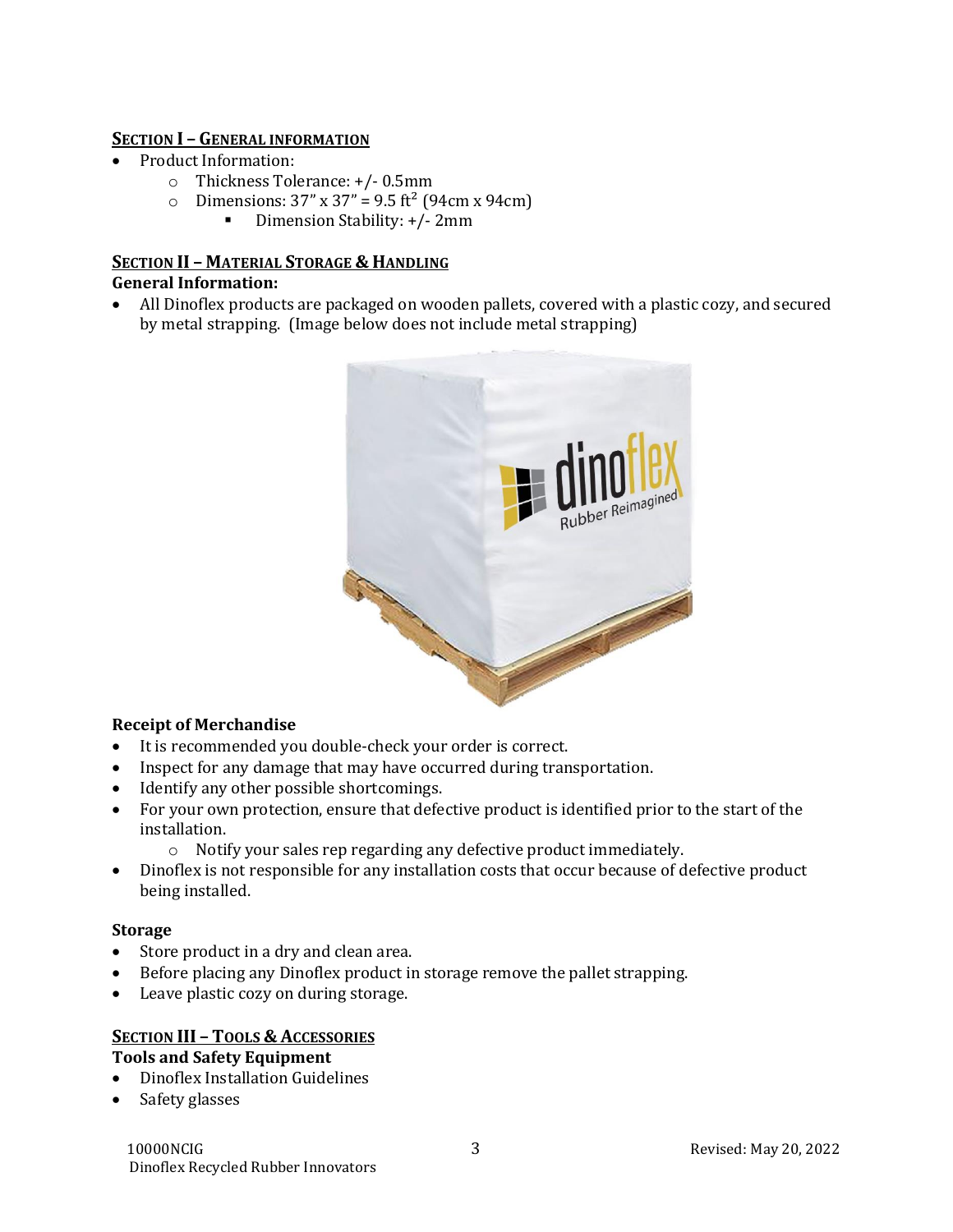- Rubber gloves and boots
- Heavy duty utility knife
- Measuring tape
- Transit level and straight edge
- Chalk snap-line
- Carpenter's square
- Putty knife
- Masonite board, plywood or kraft paper
- 858ml adhesive caulking gun, if needed to adhere reducer strip
- DinoCoat Low Maintenance Floor Treatment

# **Reducer Strips**



# **Sizes**

- $5/16''$  \*8mm) x 12' length
- $\bullet$  3/8" (10mm) x 12' length
- $1/2$ " (12mm) x 12' length
- $3/4$ " (20mm) x 12' length

# **SECTION IV –SUB-SURFACE**

# **Preparation of the Sub-surface**

- The sub-surface must be flat/smooth, clean and dry, structurally sound and all debris including old adhesive must be removed.
	- o Scraping may be required to remove debris.
- Particleboard, chipboard, Masonite and Lauan Plywood are not considered suitable underlayment.
- If installing on an incline surface, start at the bottom and move up the surface to avoid sliding of the mats.
- Debris left under mats will cause height variations, telegraphing and undulations.

# **Concrete Sub-Surface**

- New concrete sub-floors must be thoroughly cured and free from hydrostatic pressure (a minimum of 30 days after pour).
- Concrete substrates should not exceed 90% RH and/or 5lbs x 24-hours x 1000 sq. ft.
- It is essential that pH tests be taken on all concrete floors. This must range between 7 and 9. If it does not, the sub-floor must be neutralized prior to the beginning of the installation. **These tests must be documented.**
- Moisture vapor emissions test in accordance to ASTM F1869 and relative humidity in concrete test in accordance to ASTM F2170 must be completed.
- Sub-surface must be smooth and level to a tolerance not exceeding 1/8" in 10 lineal feet.
	- o The Concrete Surface Profile (CSP) must achieve a requirement of CSP2.
- If existing concrete is too rough, or does not meet the above criteria, apply a Portland cement based leveling compound to smooth and level the surface. Follow all leveling compound manufacturer's instructions.
- Warranty is not applicable if specified moisture ranges are not adhered to.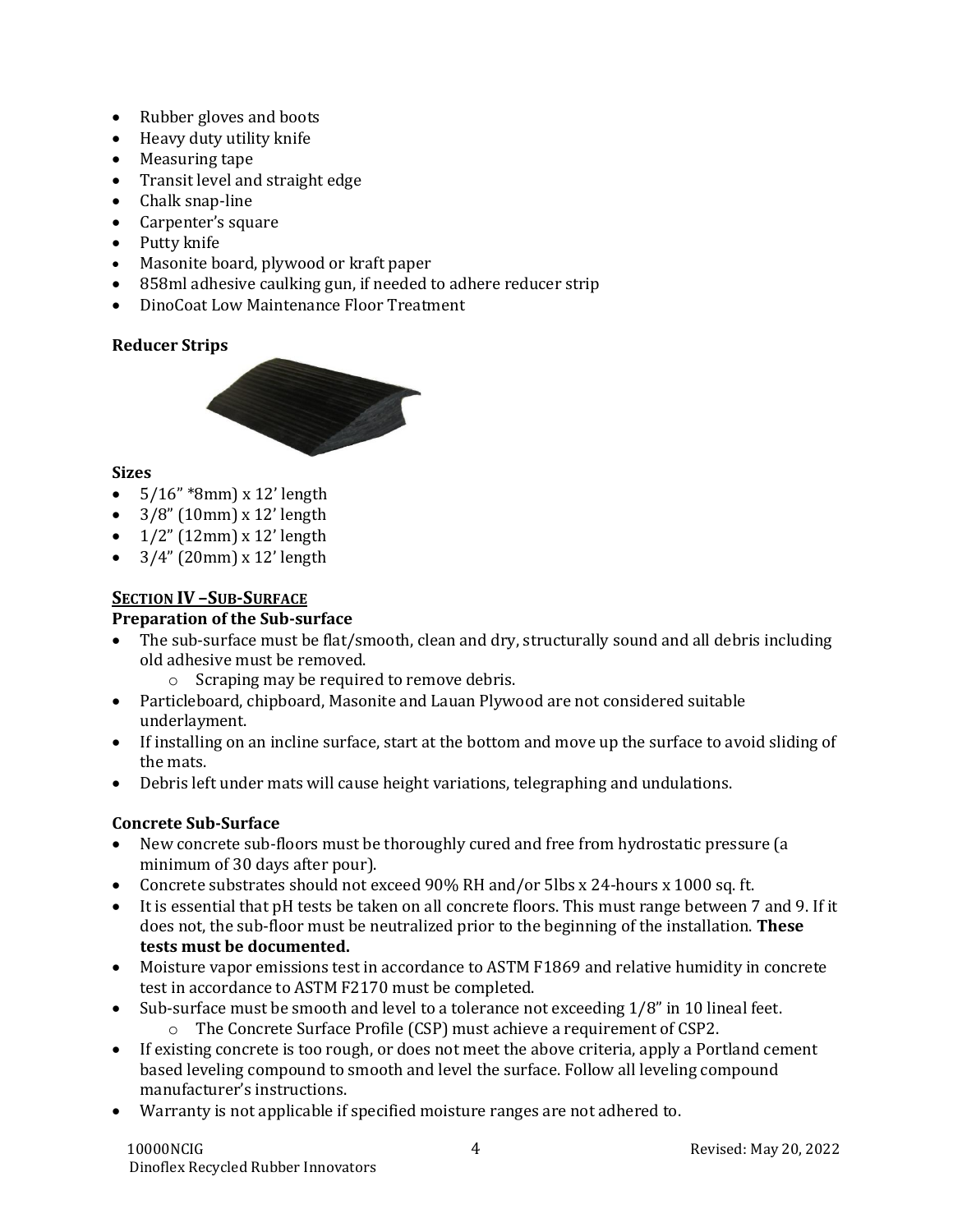#### **Wood Sub-Surface**

- Wood sub-surface must be sealed for installation to be completed.
- Wood sub-surface must be a minimum of 1" thickness, and free from any flex movement. (5/8" on joists with a 3/8" overlay is acceptable).
- New plywood should be acclimatized for a 48-hour period prior to installation of the rubber flooring.
- CDX exterior smooth one side is suggested for new wood substrates.
- Secure all nails and screws to prevent future protrusion.
- Any cracks, holes, rough or uneven areas should be patched with a polymer-modified cement leveling compound and/or sanded to achieve a smooth surface.
- It is vital that a moisture test be completed prior to installation with records kept. No less than 20 spot checks per 1000 sq. ft. should be observed. Any readings higher than 13% are not acceptable and installation must wait until levels are at or under 13%.
- Warranty is not applicable if specified moisture ranges are not adhered to.

#### **Hazards**

- **Silica Warning:** Concrete, floor patching compounds, toppings, and leveling compounds can contain free crystalline silica. Cutting, sawing, grinding, or drilling can produce respirable crystalline silica (particles 1- 10 micrometers). Classified by OSHA as an IA carcinogen, respirable silica is known to cause silicosis and other respiratory diseases. Avoid actions that may cause dust to become airborne. Use local or general ventilation or provide protective equipment to reduce exposure to below the applicable exposure limits.
- **Asbestos Warning:** Resilient flooring, backing, lining felt, paint, or asphaltic "cutback" adhesives can contain asbestos fibers. Avoid actions that cause dust to become airborne. Do not sand, dry sweep, dry scrape, drill, saw, bead blast, or mechanically chip or pulverize. Regulations may require that the material be tested to determine the asbestos content. Consult the document "Recommended Work Practices for Removal of Existing Resilient Floor Coverings" available from the Resilient Floor Covering Institute.
- **Lead Warning:** Certain paints can contain lead. Exposure to excessive amounts of lead dust presents a health hazard. Refer to applicable federal, state, and local laws and the publication "Lead Based Paint: Guidelines for Hazard Identification and Abatement in Public and Indian Housing" available from the United States Department of Housing and Urban Development.

#### **SECTION V – PRE-INSTALLATION**

#### **General Information**

- Prior to installing Dinoflex Recycled Rubber Flooring, ensure all other trades have completed their work schedules.
- The use of Masonite board, plywood or kraft paper should be used to protect the rubber flooring from damage and debris.
- Product and sub-floor must be of the same temperature. This should be checked using an infrared digital thermometer.
- Dinoflex is not responsible for any product failure if proper floor preparation and/or installation procedures are not followed.
- Check ambient temperature:
- All HVAC systems must be fully operational 24-hours prior to beginning the acclimation process.
- Rubber flooring may be installed between temperatures of  $14^{\circ}C$  (57°F) and 23°C (72°F). o Room temperature must be consistent during the entire installation.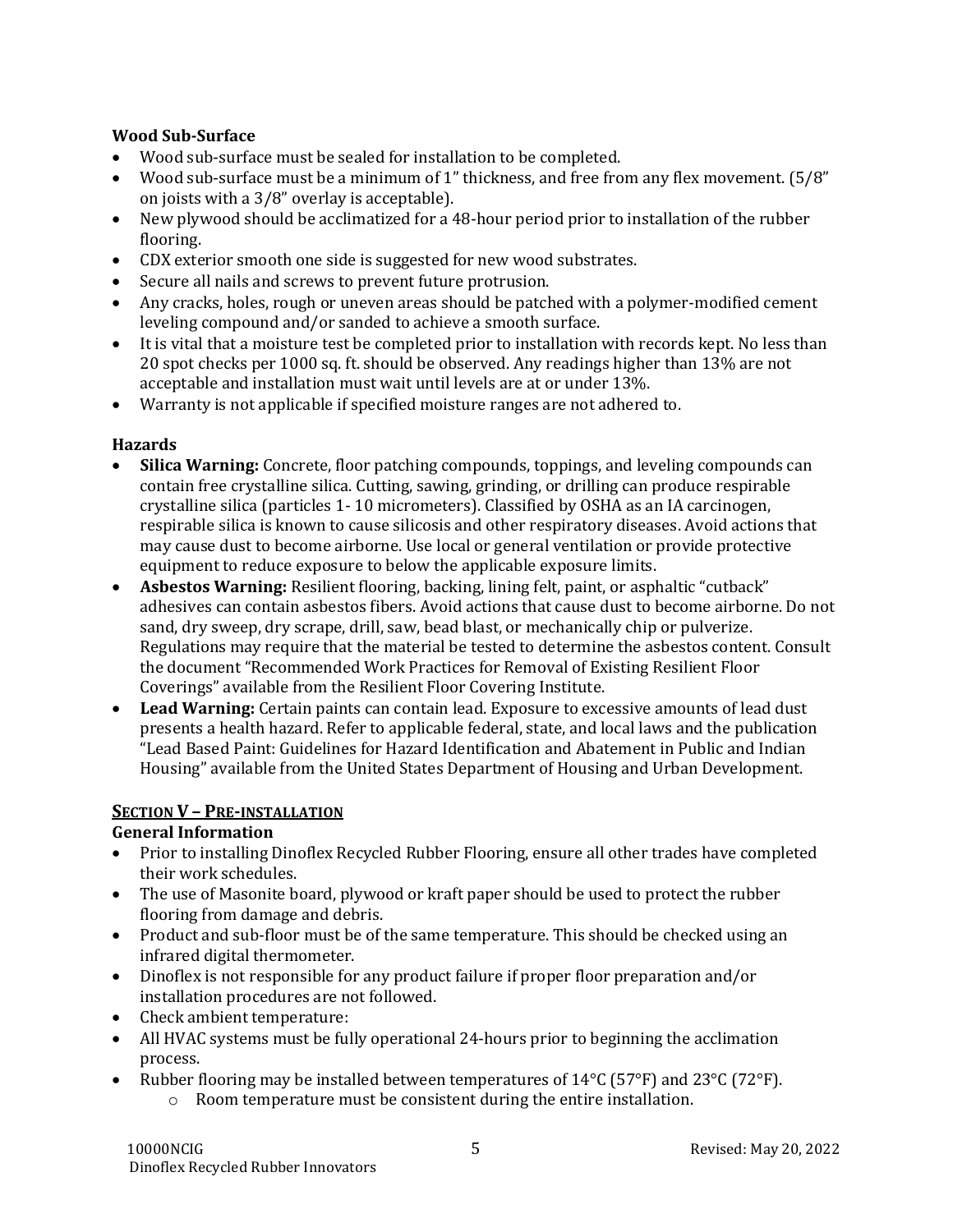- $\circ$  Large fluctuations in temperature or humidity will cause expansion or contraction.
- In-floor radiant heat should be shut off for 24-hours prior to acclimation (72-hours prior to installation), be shut off throughout installation and remain off for 72-hours after installation is complete.
	- o It is recommended that surface temperature does not exceed 25°C (77°F)

#### **Chalk Lines**

• Locate the midpoint of the room, chalk a start line down the center. Chalk another similar start line 90° to the first one. (Figure 1)





# **Mat Layout**

- Each mat is designed with an arrow indicating the direction each mat should be installed
	- o Install mats same side up as received, **Do Not Flip Over**
- The installer should have all relevant information about the mat arrangement from the owner.
- Begin mat layout from the point where the two chalk lines intersect.
- Work outwards in both directions.
- Start second row on either side of the center line towards the chalk line.
- Make sure that second row is installed by staggering mats.
	- o This will avoid any four corners from meeting at one spot. (see figure 2)



#### **Acclimation and Dry Lay**

- *Acclimation/Dry Lay Checklist is required to be completed or warranty will be void.*
- A minimum of 48 72 hours before starting the installation.
	- o Storage longer than 2 weeks will require a longer acclimation period.
	- $\circ$  Mats in the lower portion of the stack will compress to a greater degree than those in the upper portion.
	- $\circ$  A mat laid down in the morning hours at 0°C (32°F) would be a different size than a mat laid at 20°C (68°F) later in the day.
	- o Acclimation should only begin once the sub-surface has reached a temperature between 14°C (57°F) and 23°C (72°F).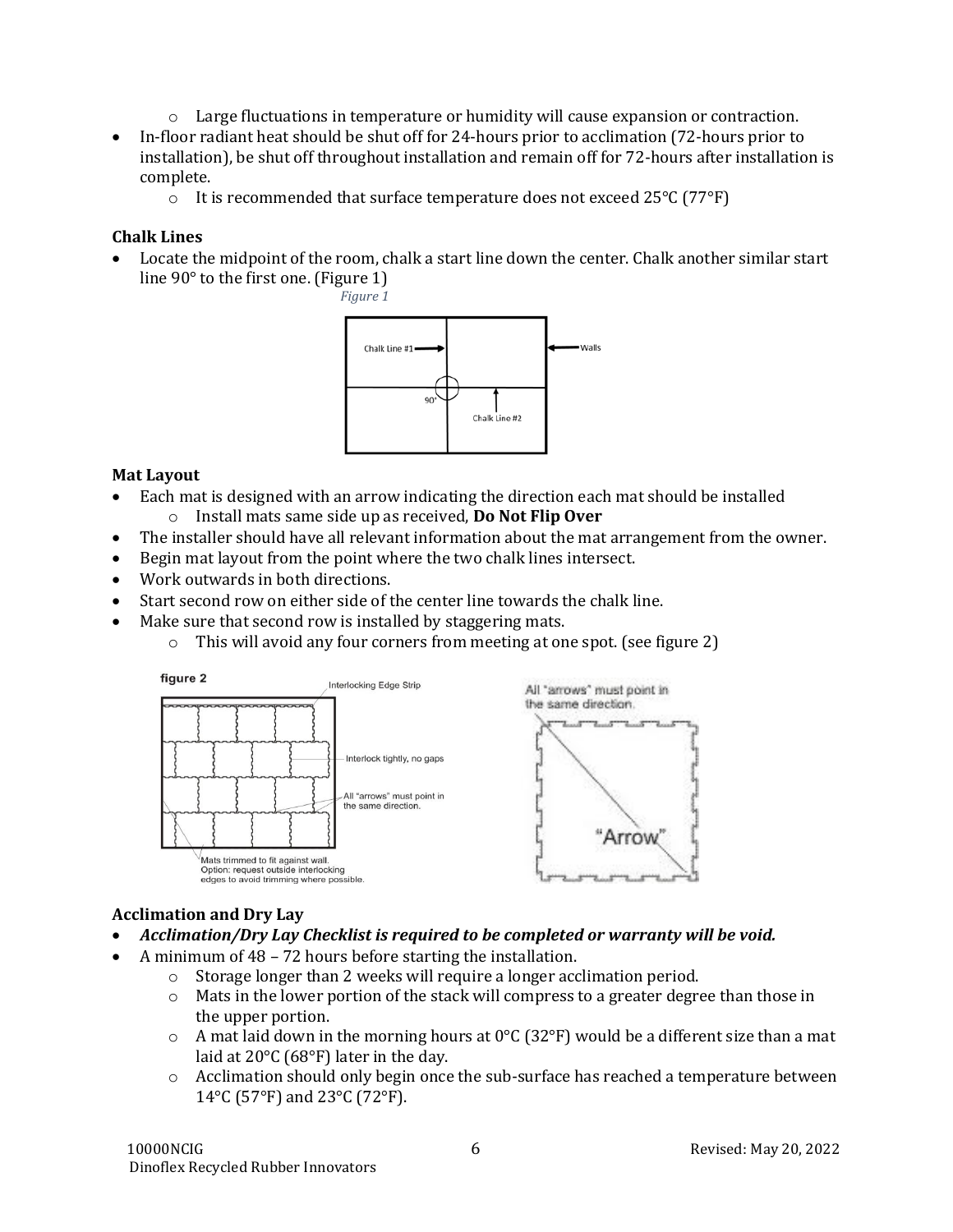- Lay out all mats on the sub-surface in piles of 2 or less:
	- o Be sure to mix mats from several different pallets to blend minor shade variations.
	- o Allow them to acclimate until they have reached a consistent size.
		- Some products under certain conditions have shown expansion and contraction in size of up to  $1/8$ " (3.2mm).
	- o Check for any shading or uneven color distribution.
		- This is **not** considered to be a product defect.
		- Rotating the mat 90° or installing it in a less visible area may help improve the effect.
	- o Inspect all mats for visible defects**.**
		- Ensure the defective product is identified prior to the start of the installation, notify Rep/Dealer immediately.
			- Labor will not be covered if any defective product is installed.
		- Scythe marks are inherent in the manufacturing of recycled rubber flooring products and are considered normal.
		- Certain lighting conditions can accentuate these marks and as such is not considered a product defect.

#### **Cutting**

- Lay mat on a flat surface, hold the metal straight edge on the cut line, and cut with sharp utility knife.
- Keep scoring the cut until separated.
- Change or snap off blades frequently to ensure clean cuts.
- For odd angles, circular patterns, etc. a cardboard template is suggested.
- Join factory edges together. Hand cut edges should be used against the perimeter walls only.

# **SECTION VI-INSTALLATION**

#### **Installation Information**

- **Do not install** mats if the appropriate thickness and dimensions have not been reached.
- Intended for indoor use only and should not be installed in areas where the temperature is inconsistent.
- For a multistage install on larger projects, any unretained edges will need to be anchored with double sided tape until the installation resumes.
	- $\circ$  Failing to secure the open edges will result in shifting of the surface and gaps between the tiles.
- Any perimeter tile will need to be cut to fit against the wall, allow a  $\frac{1}{4}$ " inch around the perimeter for expansion and contraction.
	- Create a finish straight edge by removing all interlocking tabs along the outside edge. (See Cutting section for directions)
	- Make sure all tiles must be laid with the arrow pointing in the same direction.

#### **General Logo Information**

- All logos are assembled at the factory prior to being shipped to ensure a precise fit has been achieved.
- Logos do not ship assembled.
- Logo pieces are labelled and supplied with reference graphic for installation.
- Use care when handling logo pieces to protect them from damage or loss.
- Logos are packaged depending on size:
	- o One mat logos are usually packaged in a separate box.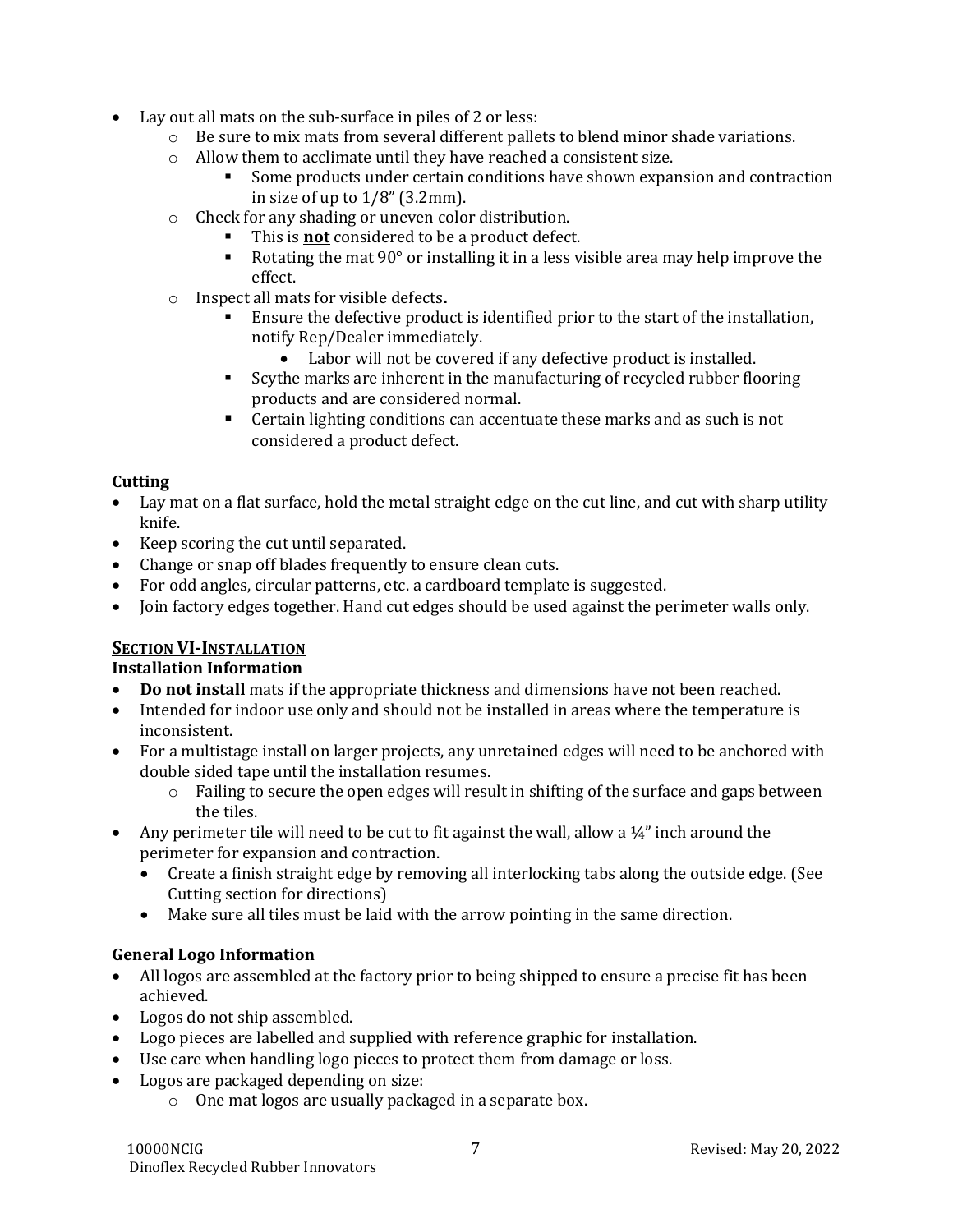- o Larger logos are packaged on top of the pallet.
- $\circ$  Smaller pieces are always packaged separately in either a plastic bag or small box.

#### **Logo Installation**

- Before starting the logo installation, confirm required logo location from site drawings or by confirming with building owner.
- Acclimate and Dry Lay as per guidelines previously mentioned above.
- While Acclimating and Dry laying tape all logo piece in place. (low tack painters' tape may be used to hold pieces in place during this step, but tape must be removed immediately after logo is installed).
- Carefully remove logo and place to the side.
- Carefully place background mat and logo pieces into place, starting with larger pieces.
- Gently adjust pieces to ensure a good fit.
- Continue to install surrounding floor, being careful to protect logo from all traffic.
- Cover with Masonite board, plywood or kraft paper until the remainder of the installation is complete.

# **VII – CLEANING**

#### **Post Installation Cleaning**

- When installation is complete:
	- o Sweep floor to remove any debris, then dust mop thoroughly to remove all surface dust and dirt using a dust mop or microfiber mop.
	- o Use a neutral PH Cleaner or DinoClean. (see dilution rates on label).
	- o Do not use any oil base cleaners as they will deteriorate the mats.
	- o Damp mop with DinoClean Concentrated Recycled Rubber Floor Cleaner diluted with a warm water; use a microfiber mop.
		- Use a two-bucket system and change the water frequently.
	- $\circ$  If floor has an excessive amount of dirt or dust present, additional cleaning with a lightweight auto scrubber may be required.
		- An RPM of 185 and brush pressure between 35 and 85lbs are recommended.
		- **·** If disc type equipment is used, be sure to use a soft nylon brush, not a pad.
	- o Do not flood floor.
	- o Allow to dry thoroughly.
	- $\circ$  Apply a treatment of DinoCoat according to instructions provided by Dinoflex if desired.

# **VIII – FLOOR TREATMENT**

#### **Recycled Rubber Treatment**

- DinoCoat must be used with all Nature's Collection flooring. Failing to do so will void the warranty.
- Mats with a predominance of light-colored EPDM will be easier to clean and maintain if treatment is applied.
- Application Guide:
	- o Preparation:
		- **Ensure floor has been completely cleaned and free of any dust, dirt or debris.**
		- Ensure floor is completely dry before applying DinoCoat
		- Isolate or close off area(s) that will have DinoCoat applied
		- Line mop bucket with garbage bag to eliminate DinoCoat from entering the bucket and eliminate the possibility of foreign substance or unwanted chemicals
	- o Applying DinoCoat: